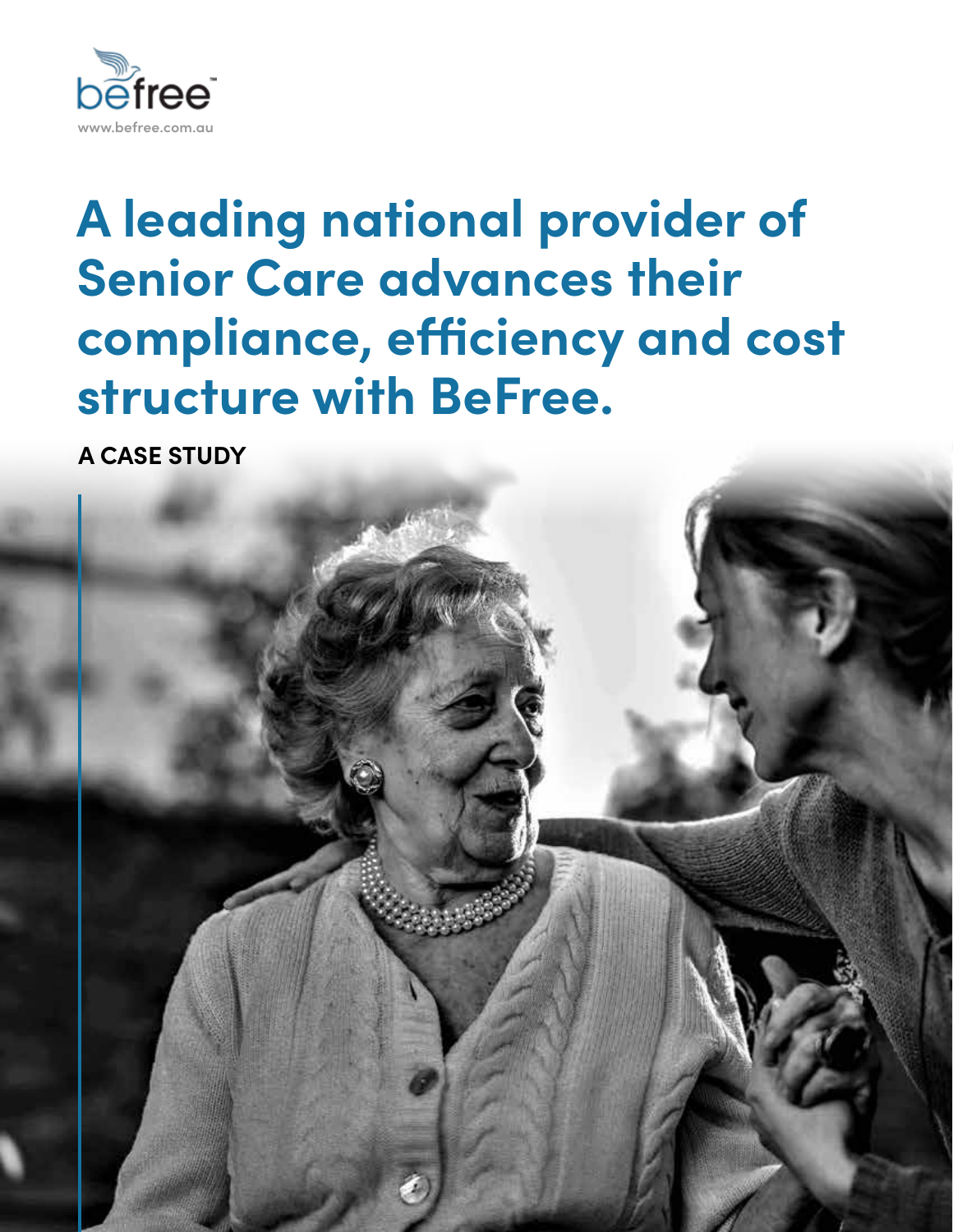

# **A Background**

A Backg<br>
Our client, a franch<br>
Instead Senior Car<br>
providing In-home<br>
and their families a<br>
challenges in proc Our client, a franchisee business of Home Instead Senior Care, a specialist in providing In-home care to ageing adults and their families across Australia, faced challenges in processing accounts payable and receivable on time.

This, coupled with the complexity involved in receiving the subsidy from the regulatory authorities would demand a lot of their efforts and focus.

Time and efforts spent in managing their internal finance and accounting functions that often detracted them from what they do best, providing the care.

# **How BeFree helped?**

Combining our deep industry expertise with automation, we leveraged the transformation framework, an ecosystem of intelligent technologies and our global delivery model to re-engineer and streamline their internal finance and accounting function.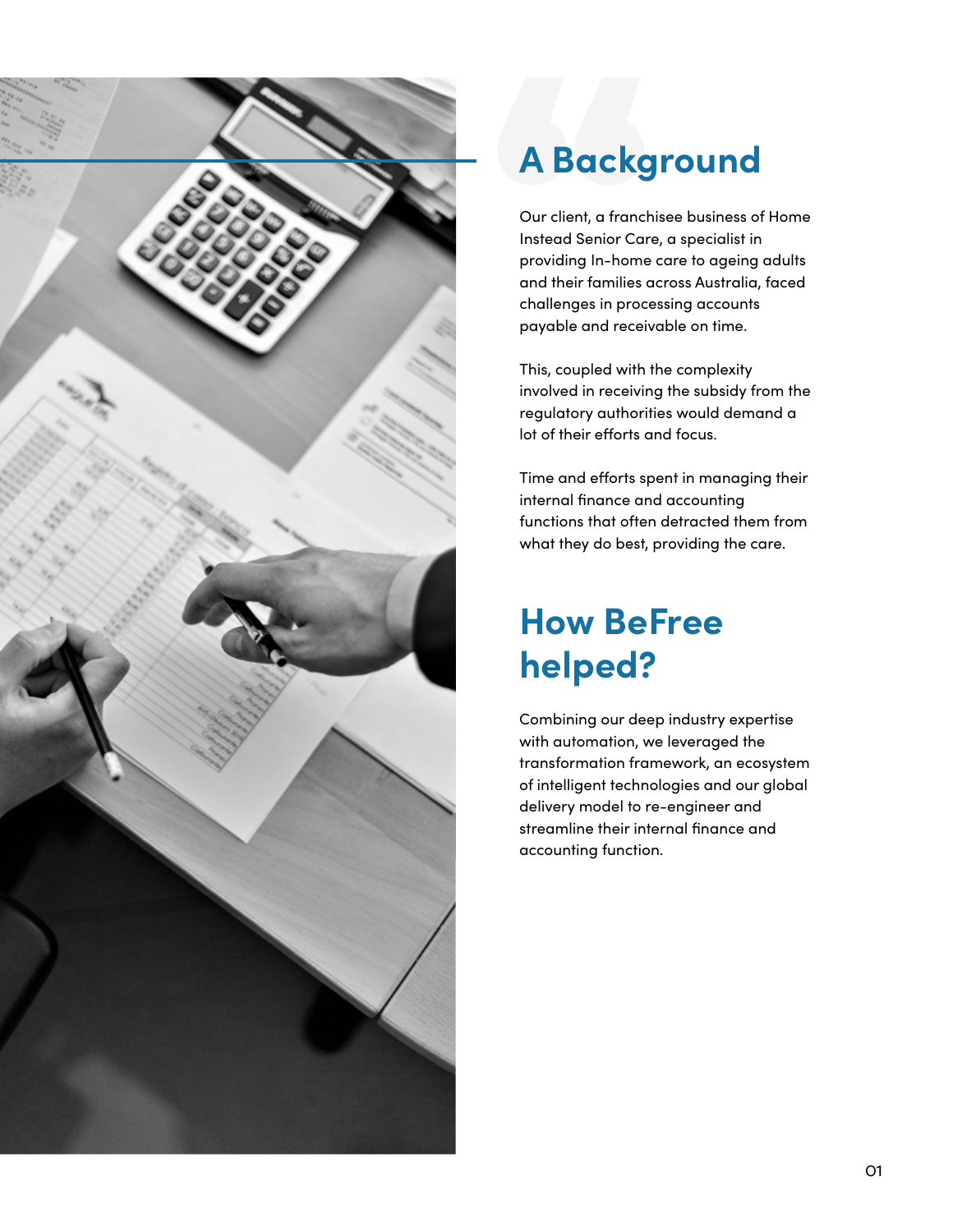## **A glimpse into our services**

#### $2#2$ **Managing Core & Subsidy Accounts**

- Processing of multi-channel Payments and Invoices
- Processing and reconciling the Centrelink and individual subsidy account
- Fortnightly processing of invoices Accounts

### $\mathbf{C}_{\Xi}$

**IST** 

#### **Financial Reports**

- Aged Care Financial Reports (ACFR) in franchisor specified formats
- Monthly statements and tally home care package statements with client funds and expenses
- Quarterly and Annual Financial Reports



**Insights through 'cash-flow projections and forecasts'** 

With B<br>**financ**<br>helped *With BeFree as our partners, we now have complete oversight of our business's financials. With their industry expertise and transformational framework, they've helped us get great clarity and control over our finances and make the right definancials. With their industry expertinely expertinely dus get great clarity and contral decisions for our business's future.* 



Nerida Ives Director/Co-Owne

) Home<br><sup>)</sup> Instead